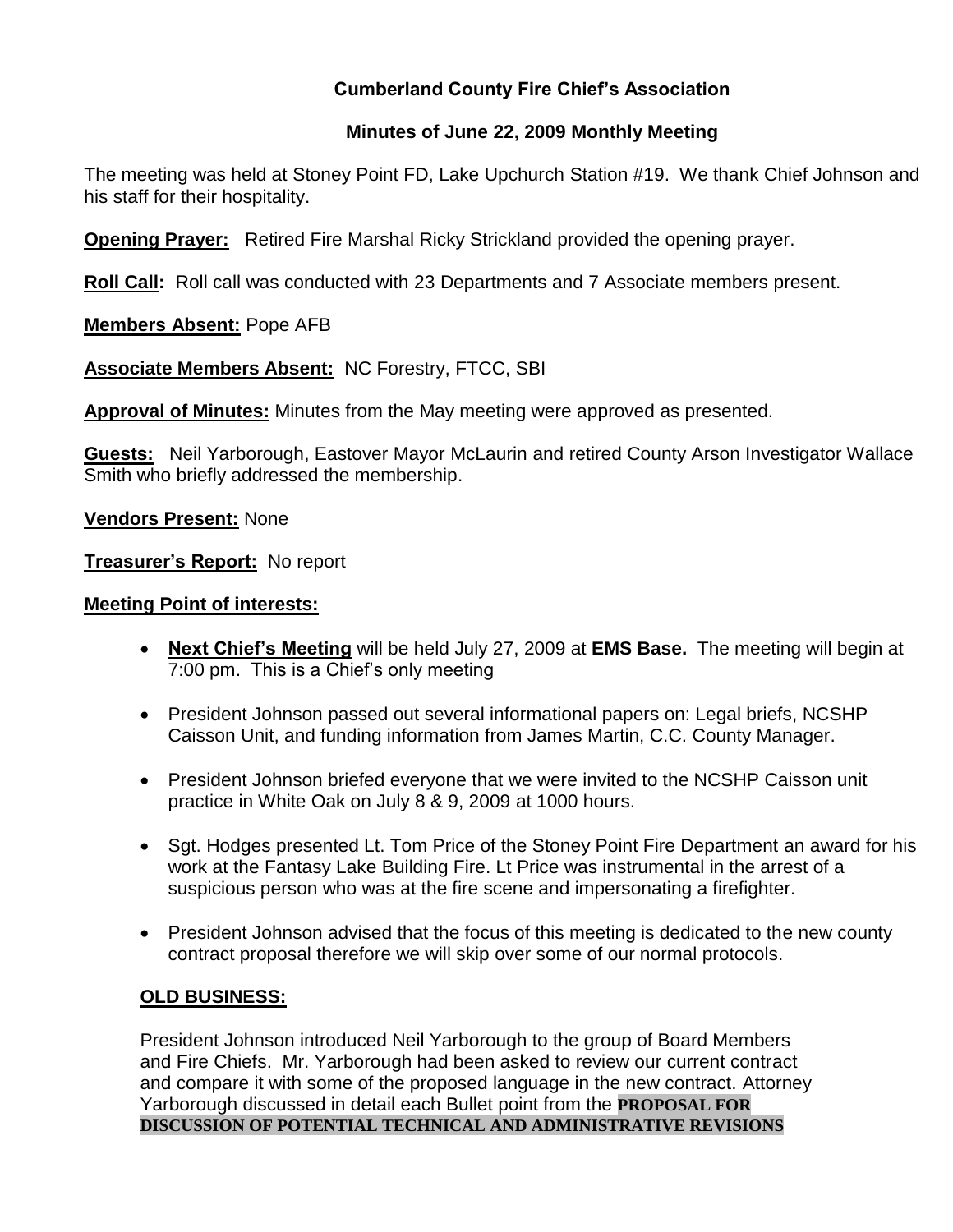**TO FIRE PROTECTION SERVICES CONTRACTS,** provided by the County Attorney. There was group discussion on several bullets' with Mr. Yarborough clarifying points of law and recording notes for future discussion points. (Please review Enclosure # 2 for details of the discussion points) At the conclusion of the review a **MOTION** was made by the Eastover Board of Directors President Mr. Danny Matthews and seconded by Mr. Ed Pone Grays Creek Board of Directors and Deputy Fire Chief and approved unanimously by a roll call vote to have Mr. Yarborough proceed with updating the language in the contract and to brief us at a later date yet to be determined.

- **NEW BUSINESS:**
- None

# **COMMITTEE REPORTS: (See Enclosure # 1 for Committee Assignments)**

#### **I D CARD COMMITTEE Lt**. Tara Johnson (Stoney Point) Chairperson

• FYI. Fire Chiefs are required to send a signed letter or memo with a firefighter requesting an ID Card. For any questions or an appointment contact 424-0694 or e-mail at [tara@stoneypointfire.com](mailto:tara@stoneypointfire.com)

#### **FIRE PREVENTION/EDUCATION COMMITTEE**

• No report

## **COMMUNICATIONS COMMITTEE** Chief B. Bullard (Stedman) Chairperson

 Director Currie advised the association that the County would be switching to the Viper network within 12 months. Additional meetings are planned in regards to this changeover. If you desire to make changes in your response cards and protocols, you are urged to do so during this migration period.

#### **STANDARDS & POLICY COMMITTEE** Chief K. Hall (Cumberland Road) Chairperson

• No report.

#### **TRAINING COMMITTEE** Chief P. Strahan (Westarea) Chairperson

• No report.

**MEMORIAL COMMITTEE** Chief S. Blackburn (Ft. Bragg) Chairperson

• No report.

## **AUTOMATIC AID/MUTUAL AID COMMITTEE** Chief J. F. Hall (Bethany) Chairperson

• No report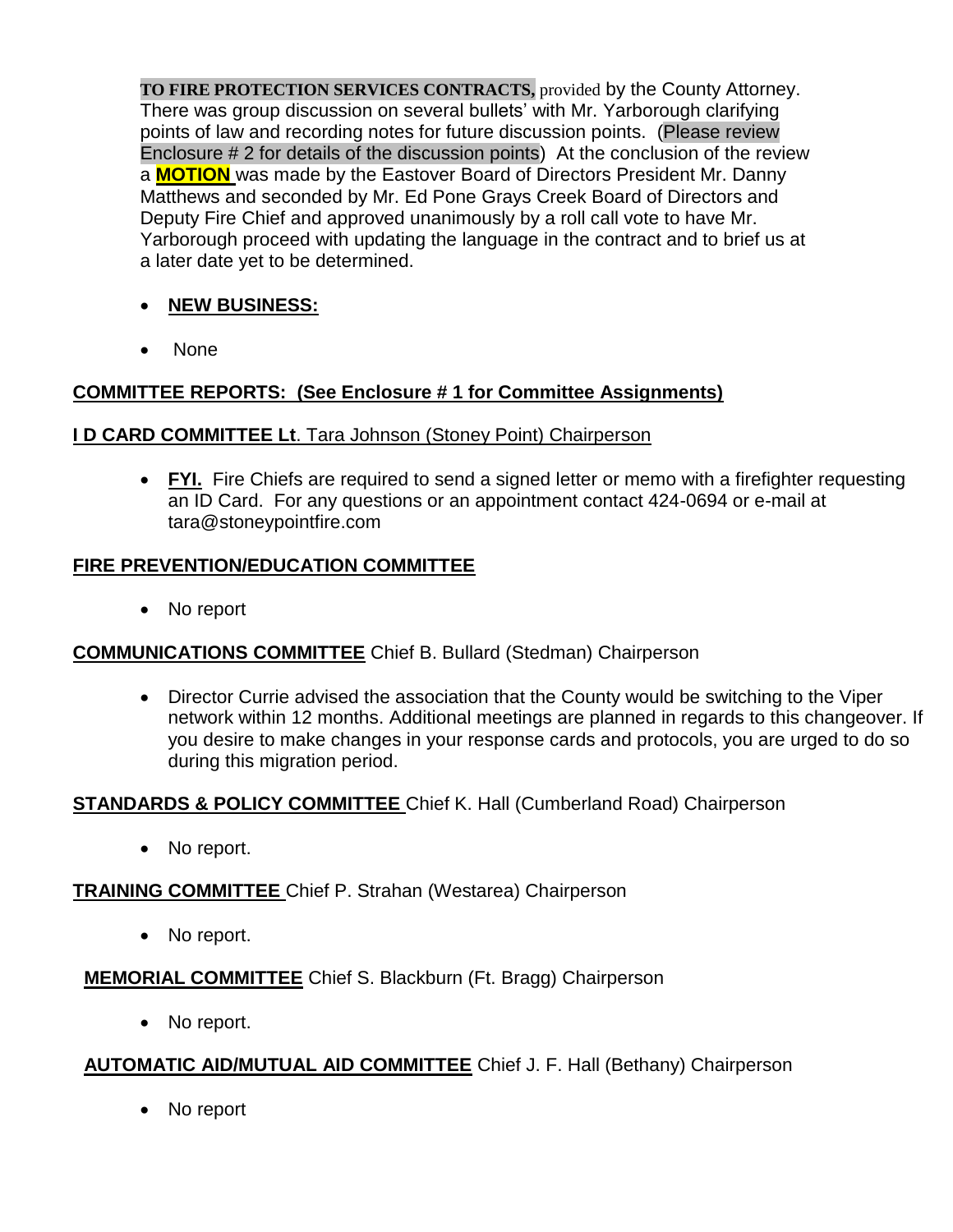**FINANCE COMMITTEE** Deputy Chief Freddy Johnson Jr. (Stoney Point) Chairperson

• No report.

**RESCUE COMMITTEE** Deputy Chief Freddy Johnson Jr. (Stoney Point) Chairperson

• No report

**EASTERN FIRE SCHOOL** Chief R. Marley (Pearces Mill) Chairperson

• No report.

# **ASSOCIATE MEMBERS REPORT**

## **EMERGENCY SERVICES DIRECTOR/ ECC-911** Kenny Curry, Director

• No report.

**EMS DIRECTOR:** Michael Roye, Director

- No report.
- **HAZMAT** BC Hieu Sifford, FFD POC telephone for HAZMAT is 433-1729
	- No report

## **FORESTRY DISTRICT** Ranger (TBD)

• No report.

**FTCC** Ernest Ward

• No report.

## **SHERIFF'S OFFICE** Sheriff Butler

• No report.

## **HIGHWAY PATROL**

• No Report.

## **CHRISTIAN FIREFIGHTERS** Chaplain Cassanova

• No report

## **COUNTY COMMISSIONERS** Fire Commissioner Ed Melvin

• No report.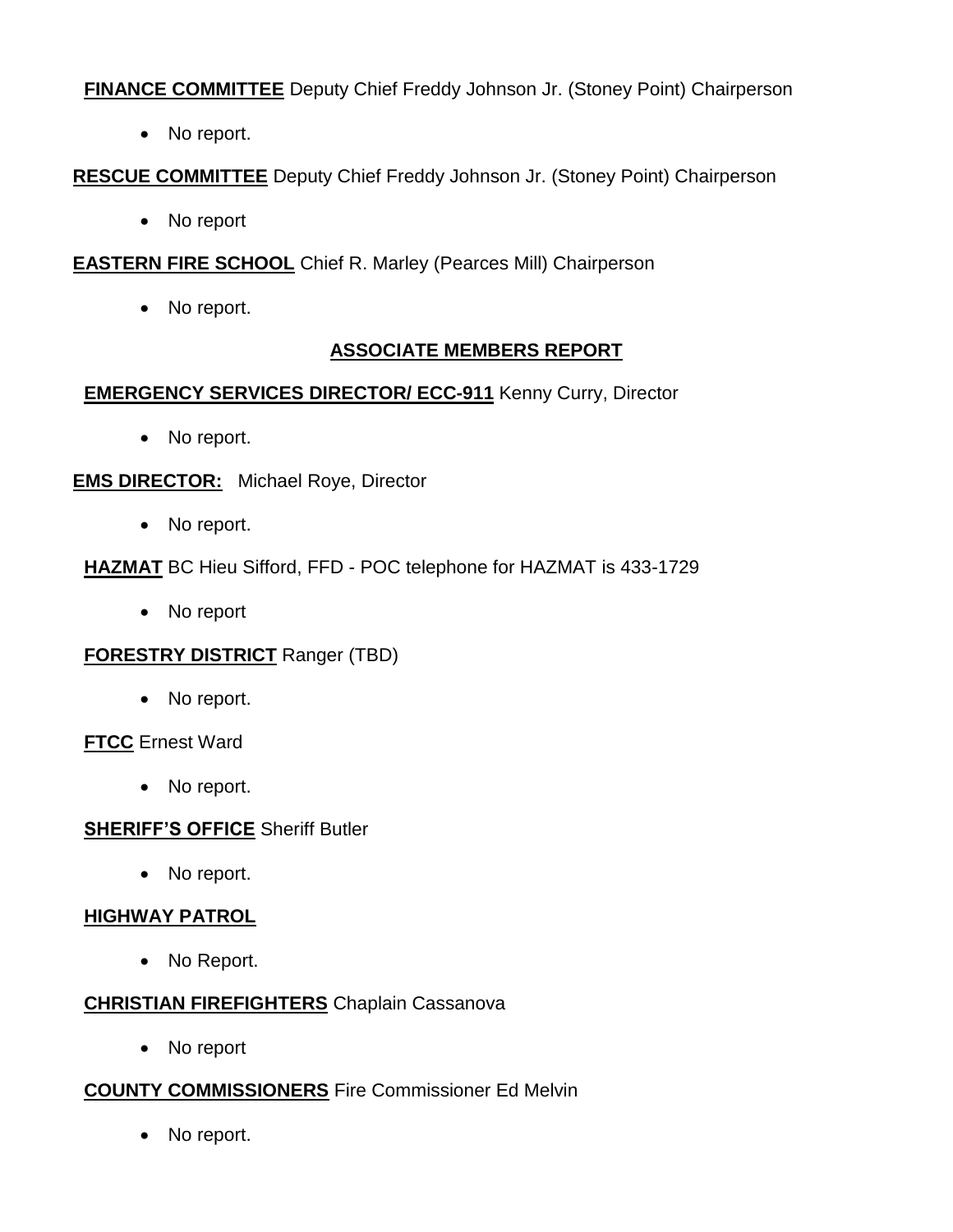# **FOR THE GOOD OF THE ASSOCIATION:**

No information

**ADJOURNMENT:** A motion was made to adjourn by Assistant Fire Chief Sean Johnson, seconded by Assistant Chief Steve Parrish. The meeting adjourned at approximately 2150Hours.

Respectfully Submitted By:

**FreddyJohnson Mark A. Melvin** Fire Chief Freddy Johnson<br>
Deputy Chief Mark Melvin<br>
Secretary

Secretary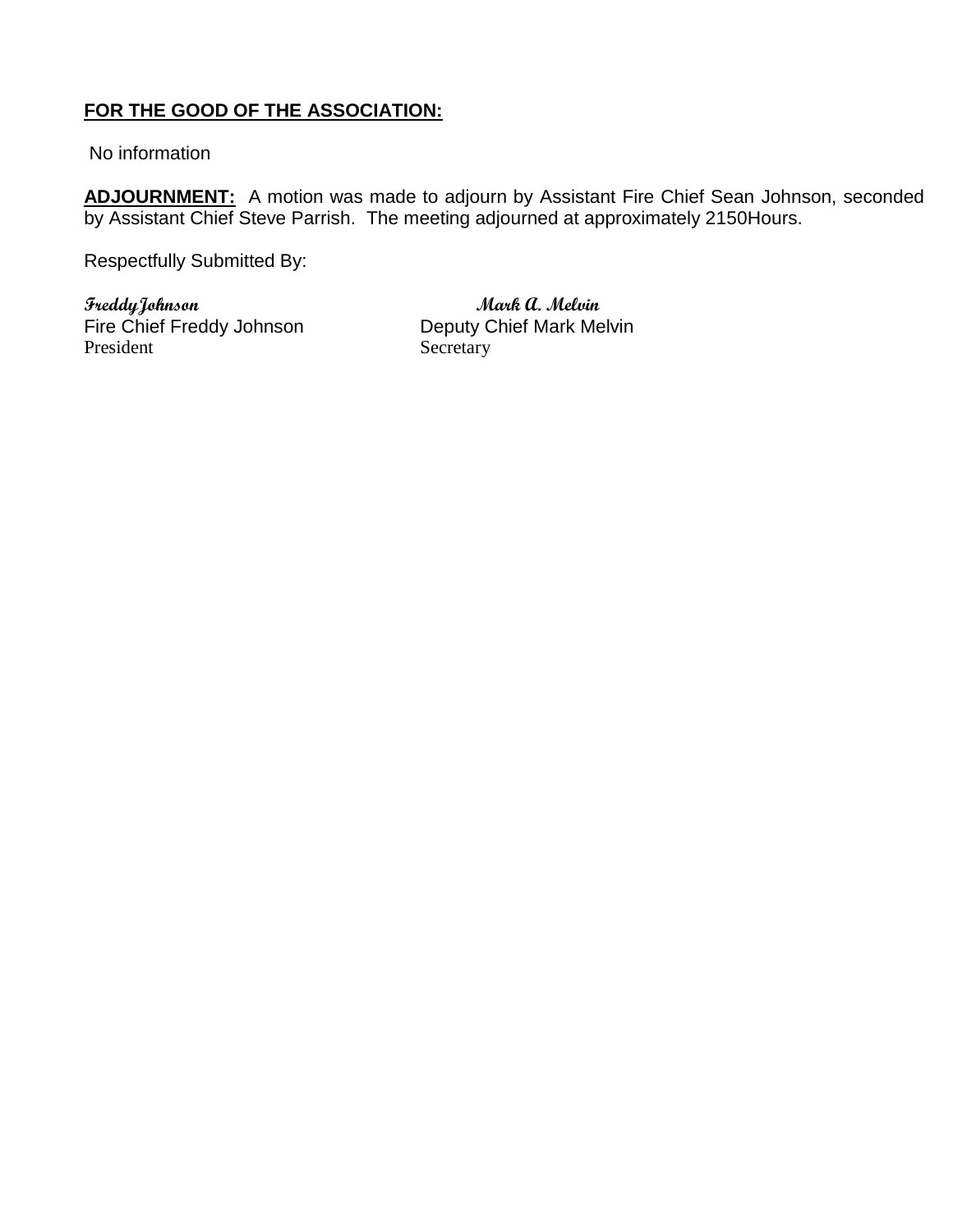# **Enclosure # 1 CCFCA 2009 COMMITTEE ASSIGNMENTS**

| <b>FINANCE COMMITTEE</b>          | <b>STANDARDS COMMITTEE</b>       | <b>MEMORIAL COMMITTEE</b>          |
|-----------------------------------|----------------------------------|------------------------------------|
| CCFCA Treas.-Chief Johnson Jr.    | Cumberland Road - Chief Hall     | CCFCA Chaplin-Mike Cassanova       |
| Bethany - Chief Autry             | Hope Mills - Chief Hodges        | Fort Bragg - Chief Blackburn       |
| Grays Creek #18 - Chief Herndon   | Fayetteville-Ch. Morrey / Hill   | Grays Creek #24 - Chief Pone       |
| Godwin Falcon - Chief Lucas       | Spring Lake – Capt Thomas        | <b>Stoney Point - Chief Autry</b>  |
| Linden - Chief Godwin             | Pearce's Mill - Chief Smith      | Cape Fear Valley EMS - M. Roye     |
| Wade - Chief Hill                 | Cotton - Chief Harris            | Member Fayetteville Honor Guard    |
| Emergency Svc. Dir. - K. Curry    |                                  |                                    |
| <b>RESCUE COMMITTEE</b>           | <b>COMMUNICATIONS</b>            | PREVENTION & EDUCATION             |
| Eastover - Heavy - McLaurin       | <b>Stedman Chief Bullard</b>     | Bethany - Chief Hall 1201          |
| Fayetteville - Heavy - Bishop     | Bethany - Chief Jackson          | Fayetteville - B/C Ron Lewis       |
| Stoney Point - Heavy - Johnson S. | Godwin Falcon -                  | Grays Creek #18 - Chief Bramble    |
| Cotton - Medium - Harris H.       | Grays Creek #18 - Chief Matthews | <b>CCFCA-</b> Executive Committee  |
| Westarea - Medium - Moore         | Spring Lake - Capt. Thomas       |                                    |
| Vander - Medium - Bradshaw        | Fayetteville - Chief Allen       |                                    |
| Cape Fear Valley EMS - Roye       | County $9-1-1 =$ Susan McLeod    |                                    |
| <b>BULK PURCHASE</b>              | <b>AUTOMATIC/MUTUAL AID</b>      | <b>TECHNOLOGY / ID CARD</b>        |
| Scotty Harris-Fire Marshal Office | Beaver Dam - Chief Ake           | Lifelink - David Tate              |
| Cape Fear EMS - Mike Roye         | Pearce's Mill – Chief Marley     | Stoney Point - Lieut. Whitman      |
| Eastover - Chief McLaurin         | <b>Cotton - Chief Harris</b>     | ESD-Kenny Curry                    |
| Fayetteville – Chief Allen        | Pope AFB - Chief Kaas            | Representative – County IT         |
| Hope Mills - Chief Hodges         | Cape Fear EMS - Dir. Roye        | Representative - Fay City IT       |
| Stoney Point - Chief Williams     | FFD Hazmat - Chief Seifert       | <b>CCFCA-</b> Executive Committee  |
|                                   | Grays Creek #24 - Chief Marsh    |                                    |
| <b>NOMINATION COMMITTEE</b>       | NIMS/ISO-TRAINING                | <b>IMPROVEMENT TEAM</b>            |
| <b>Formulated in November</b>     | FTCC Ernest Ward-Fire& Resc.     | FFD-Chief Nichols                  |
| <b>During election years</b>      | FTCC Penny McConnley-EMS         | <b>HMFD-Chief Hodges</b>           |
| With report rendered in           | FFD/Vander-Capt/Ch. Whiteside    | <b>SLFD-Chief Doberstein</b>       |
| <b>January</b>                    | <b>Emergency Svc-EM-Phillips</b> | <b>EFD-Chief Mclaurin</b>          |
|                                   | Westarea $# 10$ – Chief Strahan  | WCFD-Chief Hill                    |
|                                   | Spring Lake - J. Schulte         | <b>CCFCA-Chief Johnson Sr.</b>     |
|                                   |                                  | <b>Emergency Services-K. Curry</b> |
|                                   |                                  | Commissioners-Ed Melvin            |
|                                   |                                  | <b>EMS-Mike Roye</b>               |
|                                   |                                  | SL Town Mgr-Larry Faison           |
|                                   |                                  | Cumb Cty PIO-Sara Vanderclute      |

\*\* Members of the Executive Committee are members of all committees

\*\* All committee meetings are open to all members; however a core committee consisting of at least 5 to 6 members will be assigned as principle committee members of each committee with one selected as

Committee Chairman/Chairperson.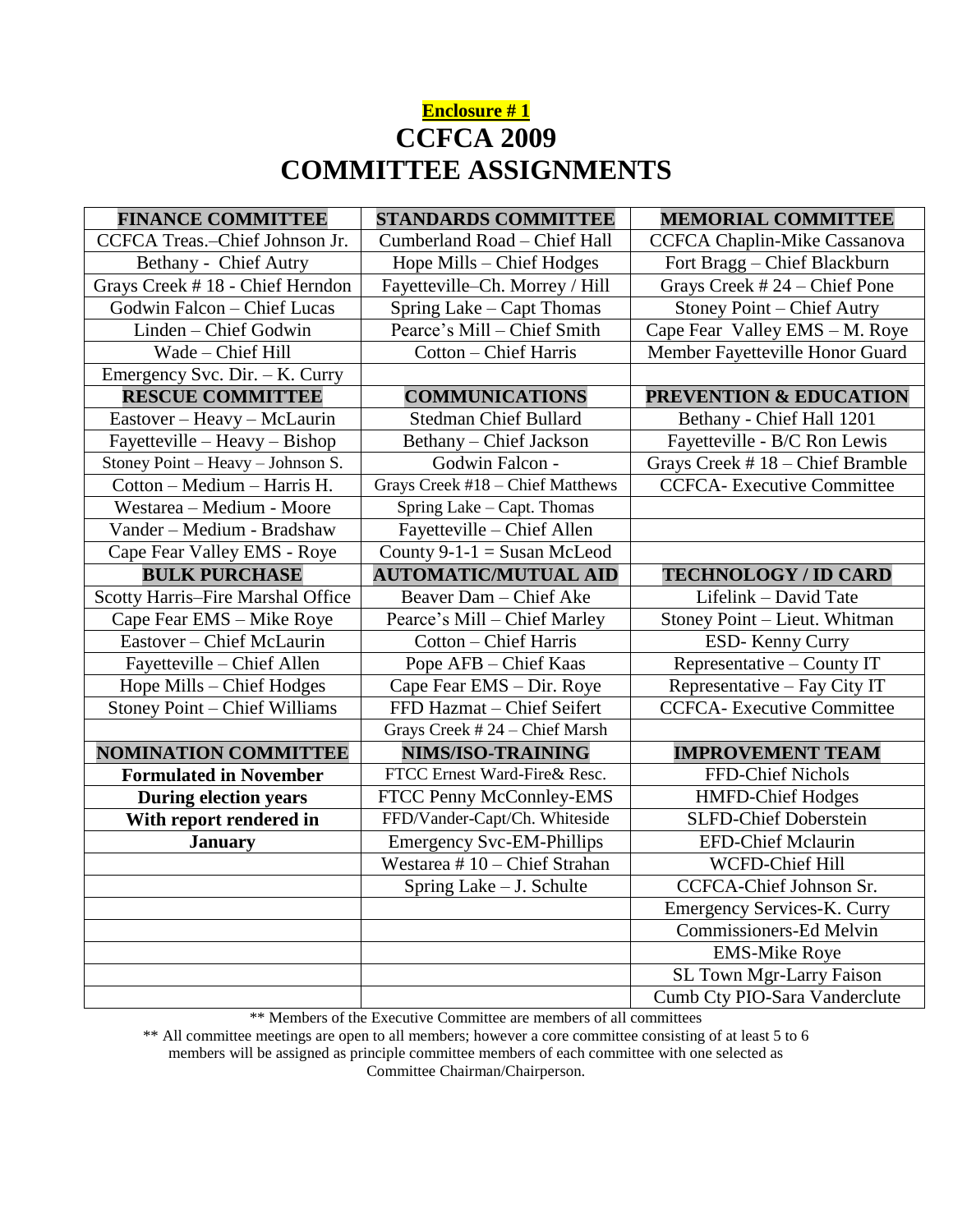#### **CCFCA June 22, 2009 Enclosure # 2**

#### **PROPOSAL FOR DISCUSSION OF POTENTIAL TECHNICAL AND ADMINISTRATIVE REVISIONS TO FIRE PROTECTION SERVICES CONTRACTS**

These discussion draft provisions of a fire protection services contract reflect three basic principles:

(1) the Board of Commissioners is the governing board of each fire protection district,

(2) payments for fire protection services are taxpayer funds and should be accountable as such; because fire protection services are provided without competitive bidding, taxpayers are entitled to assurance tax funds provided for fire protections services are spent efficiently and prudently,

(3) The Board of Commissioners through the County Fire Marshal should promote uniform standard s for the benefit and safety of citizens, and careful spending of taxpayer funds.

The following technical and administrative revisions/additions to the standard fire protections services contract are suggested for discussion with the volunteer fire department providers:

• The Board of Commissioners is the governing board of the fire district

• The fire department shall participate in disaster response and recovery efforts under the coordination of the County's Emergency Services Director

• The fire department should provide emergency first responder service according to the County's Emergency Response Plan, with personnel and equipment meeting state standards; if the fire department does not provide or is unable to provide emergency first responder service, the ECC shall dispatch the next available first responder

• All services shall be dispatched under County Emergency Services and NFPA dispatch procedures; the fire department shall install communications in each responding vehicle to allow two-way communications with the Emergency Communications Center, and a base station communications system allowing interoperability between the station, the ECC, and other fire protection providers in the County; if any vehicles, equipment, etc. used to respond to fire calls go out of service, the fire department will notify the ECC

• The fire department shall participate in and comply with Standard Operating Procedure protocols adopted by a majority vote of the Cumberland County Fire Chiefs Association

•The fire department shall comply with NC Insurance Rating Bureau regulations, and vehicles and equipment providing fire response shall be maintained in good operating condition and regularly inspected, with immediate corrective action

• The fire department shall submit National Fire Incident Reporting System reports annually by March 31 to the Office of the State Fire Marshal via FIREHOUSE software

• The County Fire Marshal shall be the staff liaison between the fire department and the Cumberland County Fire Chiefs' Association, and county management and the Board of **Commissioners**